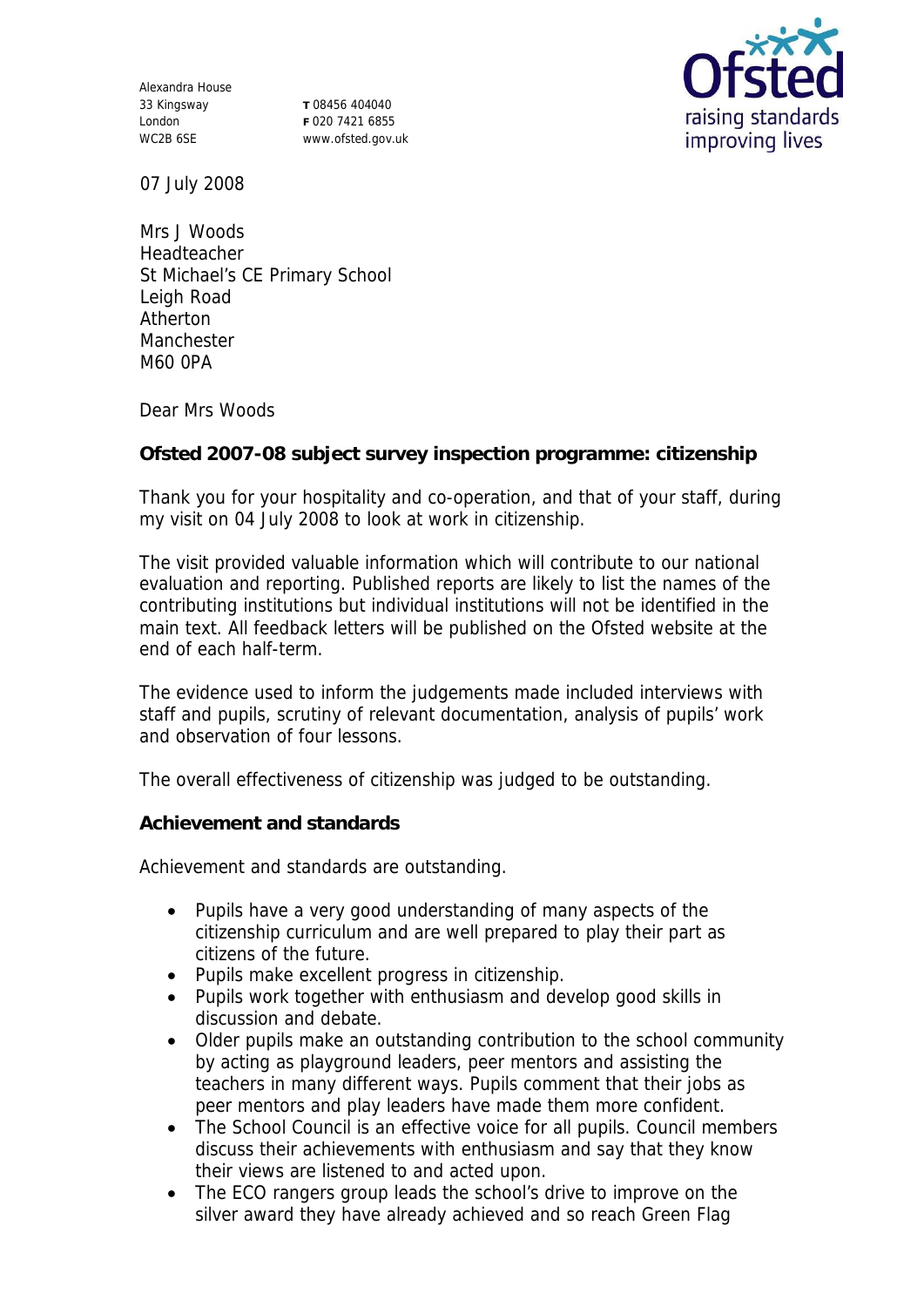status. They manage several initiatives such as litter-picking, the collection of food waste for composting, the patrolling of a local street which they have 'adopted' and growing their own fruit and vegetables. They also find time to publish a newsletter about their activities.

- Pupils use information and communication technology (ICT) well for research and presentation. Some of their booklets, illustrated with digital photographs are impressive.
- Pupils take part in many local and national initiatives. Currently, they are working with other schools on an arts project to produce a permanent display at the local railway station. On the day of the survey inspection the school was hosting a public speaking 'showcase' for other primary schools.

## **Quality of teaching and learning**

The quality of teaching and learning is good with some outstanding features.

- Planning is exemplary. Personal, social, health and citizenship aims underpin all lesson and activity planning. Planning is flexible so that lessons can be used to discuss issues in the media and matters of current debate. For example, during the visit pupils in Year 6 were engaged in a well-argued debate about how the nation cares for older people.
- Lessons are stimulating and challenging so that pupils are fully engaged and interested in their learning.
- Many visits and visitors extend learning well beyond the classroom.
- Pupils with learning difficulties and/or disabilities are able take a full and active part and achieve well because of the extra support they receive.
- There is a very strong emphasis on discussion and debate and pupils are regularly given opportunities to reflect on what they have learned and evaluate it.
- Relationships are excellent. Praise and encouragement ensures that pupils are confident to express their views and feel very much involved in their own learning.
- Assessment is good. The school is developing a tracking system to follow pupils' progress in PSHE and citizenship across their entire time in school.

## **Quality of the curriculum**

The curriculum is outstanding.

- The promotion of good citizenship is at the heart of the work of the school.
- Inviting and stimulating displays celebrate the work of the pupils and teachers.
- Cross-curricular work is outstanding, a shining example being the schools' regular themed weeks in which pupils follow a special timetable for a week in each term. The themes this year have been 'Take a walk under my sky', 'Growth and change' and 'Recycle and renew.'